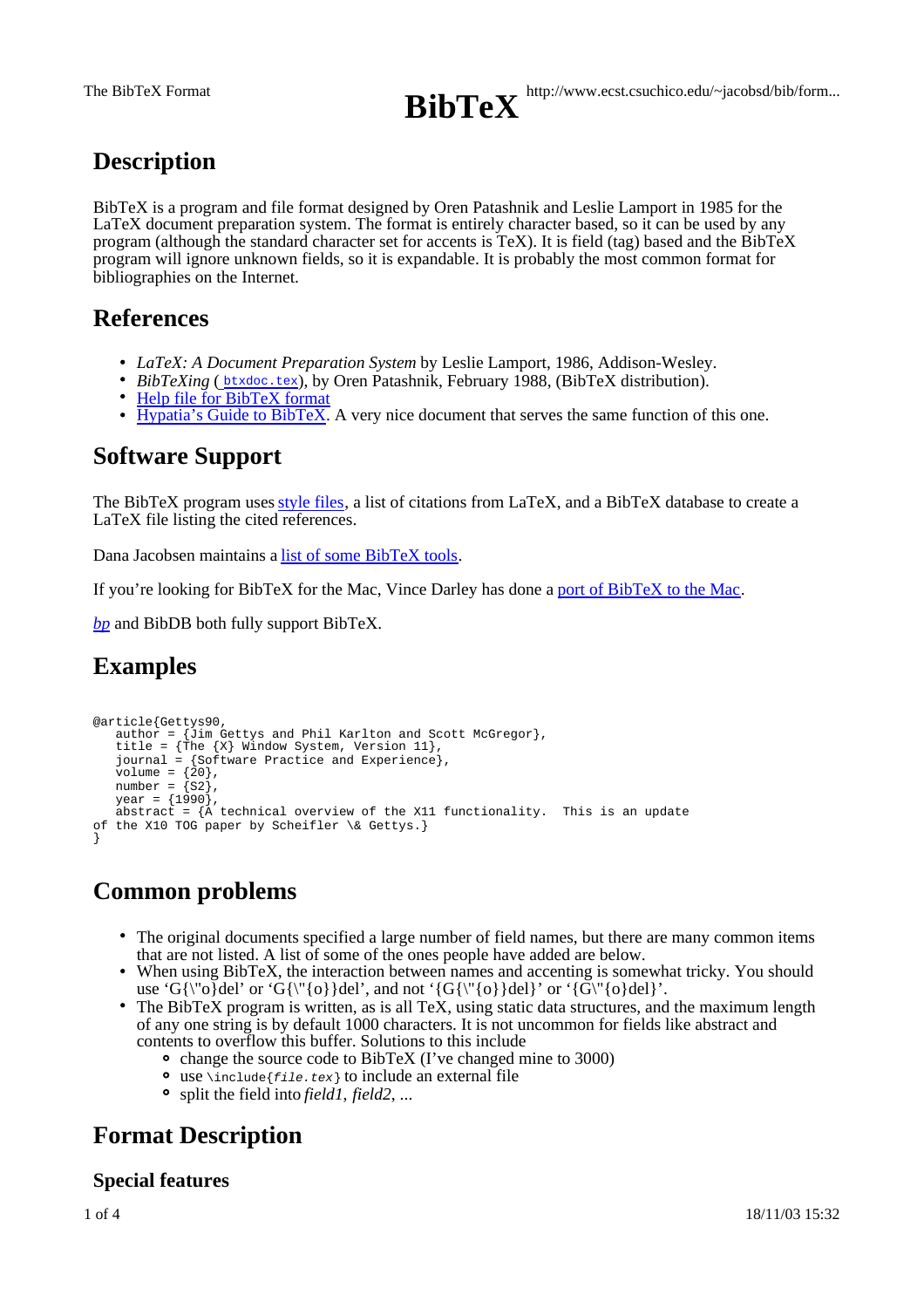The BibsTreX Formatmand is used to define abbreviations for use by the WW. The command detacobs of goid form... "Journal of Gnats and Gnus, Series~1"} defines 'jgg1' to be the abbreviation for the string "Journal of Gnats and Gnus, Series~1". Any reference outside of quotes or braces to jgg1 will be filled in with the full string.

The @PREAMBLE command is used to define formatter code that will be output directly to the bbl file produced by the BibTeX program. This usually consists of LaTeX macros. It is unclear what one should do with the fields when converting to a format that does not use TeX.

The @COMMENT command lets you put any text inside it. It isn't really necessary, since BibTeX will ignore any text that isn't inside an entry. However, you can not have an **@** character outside of an item.

## **Standard entry types**

@article

An article from a journal or magazine.

@book

A book with an explicit publisher.

@booklet

A work that is printed and bound, but without a named publisher or sponsoring institution. @conference

The same as inproceedings.

@inbook

A part of a book, which may be a chapter (or section or whatever) and/or a range of pages. @incollection

A part of a book having its own title.

@inproceedings

An article in a conference proceedings.

@manual

Technical documentation.

@mastersthesis A Master's thesis.

@misc

Use this type when nothing else fits.

@phdthesis

A PhD thesis.

@proceedings

The proceedings of a conference.

@techreport

A report published by a school or other institution, usually numbered within a series.

@unpublished

A document having an author and title, but not formally published.

## **Other entry types**

Using these entry types is not recommended, but they might occur in some bibliographies.

@collection

A collection of works. The same as proceedings

@patent

A patent.

## **Standard fields**

For now I'm going to be lazy and give you what Oren Patashnik wrote about the fields. I'll redo this sometime, including references to how each field should be formatted.

address

Usually the address of the publisher or other type of institution. For major publishing houses, van Leunen recommends omitting the information entirely. For small publishers, on the other hand, you can help the reader by giving the complete address.

annote

2 of 4 18/11/03 15:32 An annotation. It is not used by the standard bibliography styles, but may be used by others that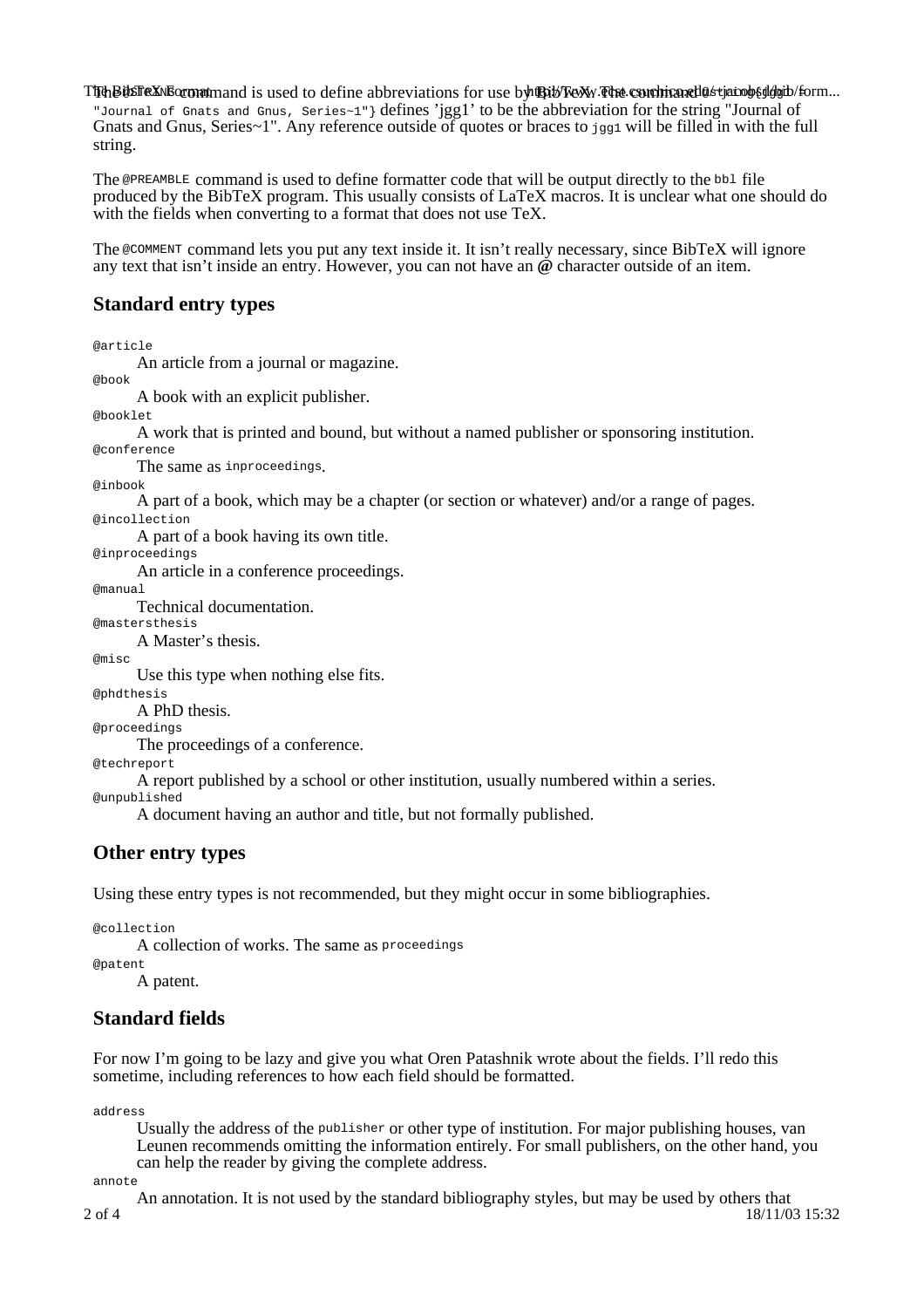The Bib preducemant annotated bibliography.

#### author

The name(s) of the author(s), in the format described in the LaTeX book.

booktitle

Title of a book, part of which is being cited. See the LaTeX book for how to type titles. For book entries, use the title field instead.

#### chapter

A chapter (or section or whatever) number.

crossref

The database key of the entry being cross referenced. Any fields that are missing from the current record are inherited from the field being cross referenced.

### edition

The edition of a book---for example, ''Second''. This should be an ordinal, and should have the first letter capitalized, as shown here; the standard styles convert to lower case when necessary.

editor

Name(s) of editor(s), typed as indicated in the LaTeX book. If there is also an author field, then the editor field gives the editor of the book or collection in which the reference appears.

### howpublished

How something strange has been published. The first word should be capitalized.

institution

The sponsoring institution of a technical report.

#### journal

A journal name. Abbreviations are provided for many journals.

#### key

Used for alphabetizing, cross referencing, and creating a label when the ''author'' information is missing. This field should not be confused with the key that appears in the cite command and at the beginning of the database entry.

#### mont.h

The month in which the work was published or, for an unpublished work, in which it was written. You should use the standard three-letter abbreviation, as described in Appendix B.1.3 of the LaTeX book.

#### note

Any additional information that can help the reader. The first word should be capitalized.

#### number

The number of a journal, magazine, technical report, or of a work in a series. An issue of a journal or magazine is usually identified by its volume and number; the organization that issues a technical report usually gives it a number; and sometimes books are given numbers in a named series.

### organization

The organization that sponsors a conference or that publishes a manual.

#### pages

One or more page numbers or range of numbers, such as  $42$ - $-111$  or  $7,41,73$ - $-97$  or  $43+$  (the '+' in this last example indicates pages following that don't form a simple range). To make it easier to maintain *Scribe*-compatible databases, the standard styles convert a single dash (as in 7-33) to the double dash used in TeX to denote number ranges (as in 7--33).

#### publisher

The publisher's name.

#### school

The name of the school where a thesis was written.

#### series

The name of a series or set of books. When citing an entire book, the the title field gives its title and an optional series field gives the name of a series or multi-volume set in which the book is published.

#### title

The work's title, typed as explained in the LaTeX book.

### type

The type of a technical report---for example, ''Research Note''.

volume

The volume of a journal or multi-volume book.

year

The year of publication or, for an unpublished work, the year it was written. Generally it should consist of four numerals, such as 1984, although the standard styles can handle any year whose last four nonpunctuation characters are numerals, such as '\hbox{(about 1984)}'.

### **Other fields**